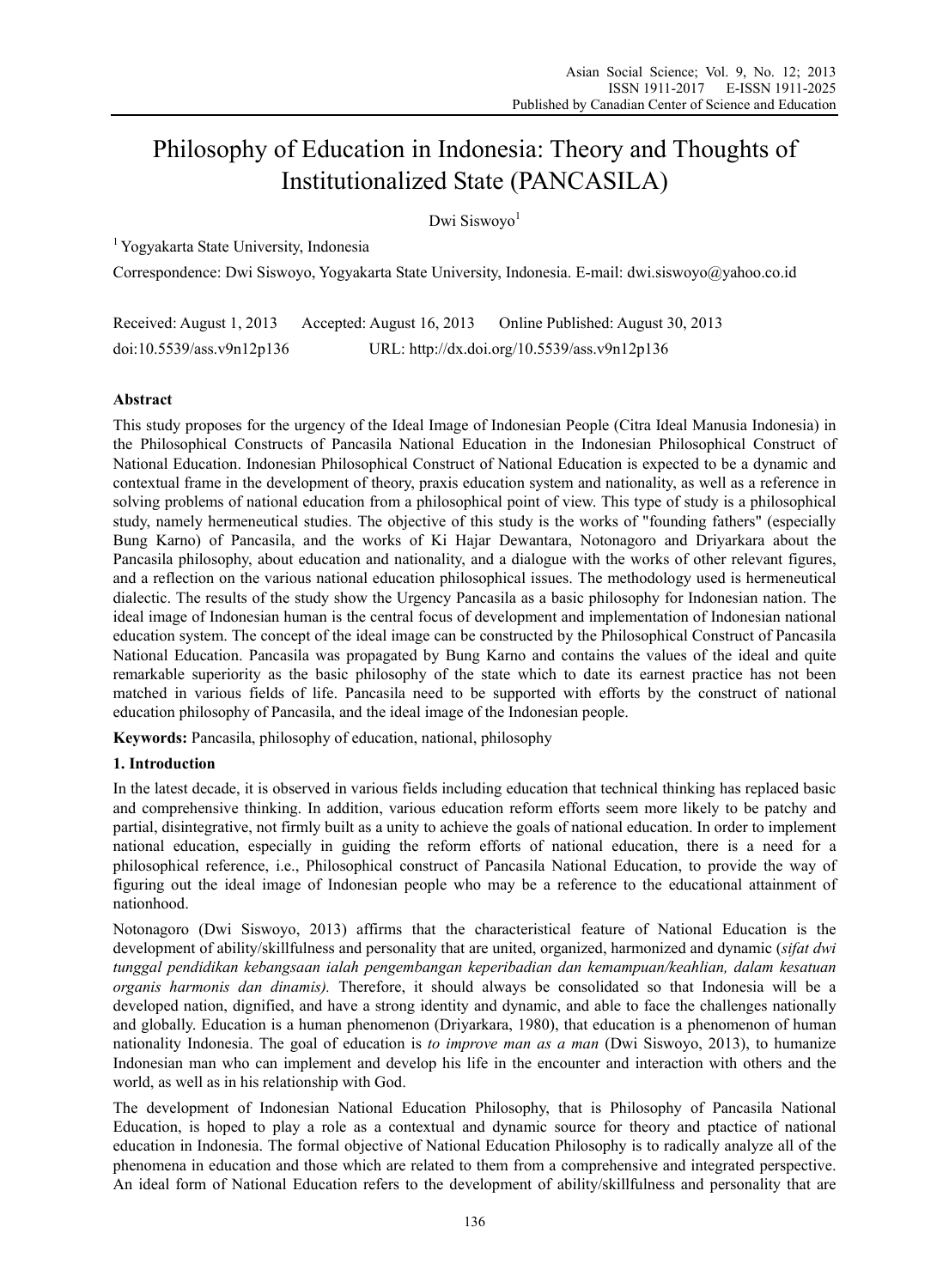united, organized, harmonized and dynamic (*dalam kesatuan organis harmonis dan dinamis)* in ensuring a complete human development in Indonesia.

The development of National Education Philosophy based on Pancasila has to be rejuvenative. Rejuvenation means regeneration (*"pemudaan kembali")* (Sukarno, 1990: 187-188). Rejuvenation in this paper refers to the National Education that has to consolidate new spirit, vision, invention and innovation as being sourced from rejuvenated values from Pancasila based on confidence and implementation of Philosophy of Pancasila National Education. The development of Philosophy of Pancasila National Education can be carried out through the approach of eclectic-incorporative-harmony-dynamic (*"eklektik-inkorporatif-harmonis-dinamis")* (Notonagoro, 1973 who cited eclectic-incorporative (*"eklektis-inkorporasi")* approach). Eclectic refers to the act of selecting the best approach from various sources (KBBI, 2012); Eugene Ehrlich, et.al, 1986: 272). Incorporated means *to include as a part* (Eugene Ehrlich, et al, 1986: 446) or *to combine into a unified whole* (Webster's Dictionary, 1993: 238). The eclectic-incorporative approach is the development and enrichment of Philosophy of Pancasila National Education from various elements of foreign educational philosophy which is suitably appropriate and not contradicting with the national personality we are developing, which is released from the base of the flow system or philosophy is concerned, and further included in the structure of Philosophy of Pancasila National Education, or in other words the basics is replaced to found in Pancasila , and be made as related matters in the structure of Philosophy of Pancasila National Education. Harmony means *forming a pleasing or consistent whole* (Eugene Ehrlich, et al, 1986: 399) and dynamic means strength to produce a fast and fully enthusiastic movement. The process of eclectic-incorporative-harmony is done with dialectic-anticipative-reflective-rejuvenative so that the implementation of Philosophy of Pancasila National Education is always laden with novel creativity that would answer the challenges from time to time.

Dialectic comes from Greek words "*dia*" and "*legein*", which mean *discourse* (Dagobert D. Runes, 1974: 78) or *the art of conversation* (Rolan Hall, 1967: 385). in ancient Greek period, dialectic refers to a form of thinking process that is carried out through questions and answers (Ted Honderich, 1995: 198). Dialectic means *an attempt to discover the truth about something using critical reasoning* … (David Stewart & H. Gene Blocher, 1992: 850. This approach is fundamental in underlying the discovery of truth or reality.

Anticipative means being responsive to what is coming to take progressive action; reflective, self-contemplation means to uphold the intellectual clarity and moral responsibility; rejuvenative, meaning rejuvenation of the faith, the concept and implementation of the national education philosophy of Pancasila. Educational expertise based on the use of foreign systems, streams, philosophy, theory, teaching, practical education, especially the ones in which the unitary relationship does not exist or not providing knowledge that can be generalized, unanimity, unity, but knowledge about the parts or educational problems that only stand on their own that have no relations to other parts, may lead a split among education experts, which consequently will risk the students as well as the nation. On the other hand, the purpose of education, according to Ki Hadjar Dewantara (2004: 472) is physical and spiritual comprehensiveness or perfection as the only goal to be achieved to ensure a safe and happy human life, and its existence should be pursued seriously. The purpose of education is to create an ideal image of Indonesian people.

### **2. Problem Statement**

Pancasila view of the fact of reality, human, knowledge and values implies that education aims to develop students' potential to become human beings who are faithful, virtuous, healthy, knowledgeable, kretif and become citizens of a democratic and accountable. Thus a system of philosophy, theory, teaching, practice Pancasila national education should be arranged so that a single policy for solving the problems of national education, and developing human ideal image of Indonesia.

National education philosophy Pancasila has the position and function as providing guidance and objectives, giving deepening, essence, basis, draft to be primary, while the use of the systems and teachings come from outside after integrated with the national education system is only as helpers, comparison, enrichment, and in others indirect role is secondary. Thus be solved possibilities like splitting education experts, who in time could give the impression to the students (Indonesian people) with a substantial risk for the formation of national identity.

## **3. Purpose of Study**

The purpose of the study is to conclude Indonesian Human Ideal Image in the Philosophical Constructs of Pancasila National Education, namely construct Indonesian National Education Philosophy, which is expected to be a reference estuary in the formation of Indonesian Man. Philosophical Constructs of Pancasila National Education will be dynamically contextual frame theory development efforts, national education systems and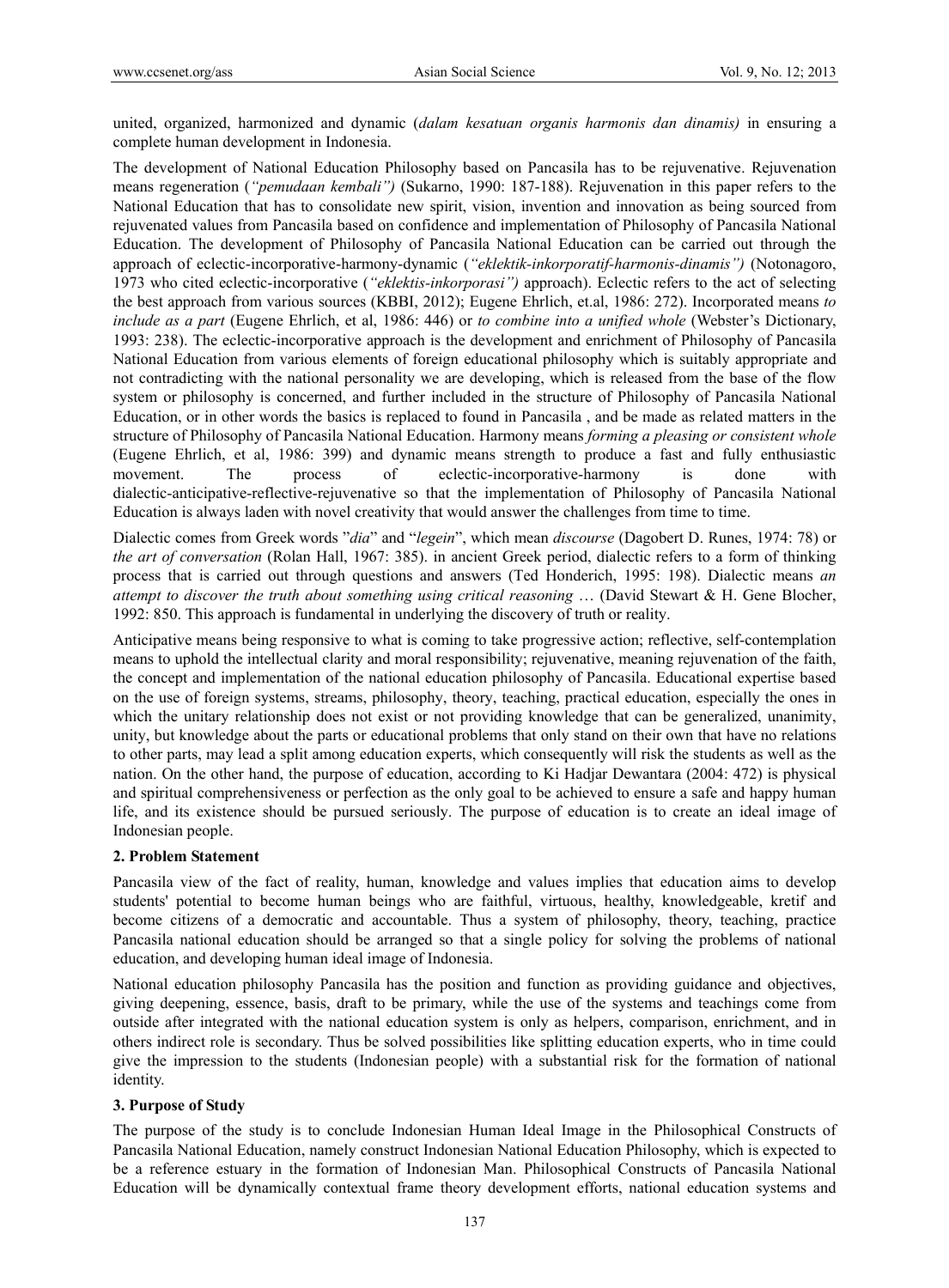praxis, and also as a reference solving national education issues from a philosophical point.

# **4. Methodology**

This type of study is a philosophical study, namely hermeneutical philosophical studies. The subjects of this study are the works of "founding fathers" (especially Bung Karno) of Pancasila, and the works of Ki Hajar Dewantara, Notonagoro and Driyarkara about the philosophy of Pancasila, and on national education, as well as dialogue with the works of other relevant figures, and reflect on the various national education issues that are philosophical. The method of study used is dialectical hermeneutics. Data analysis of this study used hermeneutic dialectic approach (Fig. Madison, 1988: 29-30) whose elements are as follows: (1). Coherence, (2) comprehension, (3) penetration, (4) accuracy, (5) feasibility, (6) contextualization, (7) Synthesis, and (6) Suggestive. In the dialectic (dialogue) between the researcher (interpreter) with the philosophy of Pancasila material works "founding fathers" (especially Bung Karno), 1945, the work of major figures ("great mind approach") education (Ki Hajar Dewantara, Notonagoro, and Driyarkara) that has to do with the philosophy of education philosophy of Pancasila and nationality be open, transformative, participatory and productive, in realizing the "fusion of horizons of meaning" in reaching the truth.

# **5. Results and Discussions**

# *5.1 Urgency Pancasila as the Basic Philosophy of Indonesian Nation*

Indonesian society is a pluralistic society. The principle of Unity in Diversity (Bhinneka Tunggal Ika) was proposed by Bung Karno after Indonesia's independence. The beauty of pluralism is reflected in Bung Karno's motto: Let jasmine and ylang and rose and chrysolite, and all flowers bloom together in the garden of Indonesia (Speech Bung Karno, August 17, 1964). Pluralism should be understood as "genuine engagement of diversities within the bonds of civility" (Nurcholish Madjid, 1999). Therefore it is not worthy for beauty to be tainted. From our own experience and from our own history grows something else of teaching the Communist Manifesto or Declaration of Independence., Something that is much more appropriate, something that is much more suited called Pancasila. Yes Pancasila or Five Pillars of our country (Sukarno, 2000: 54-57). Bung Karno in a speech on June 1, 1945 BPUPKI propose Pancasila as the basic philosophy, "philosofische grondslag", "Weltanschaung", which was established in the State of Indonesia (Sukarno, 1964: 19-34) is known as a digger Pancasila. Although Pancasila is the property of Indonesia, which is extracted from the "down to earth personality of Indonesian nation" does not mean the ideals embodied in the principles of Pancasila are fully practiced in life. To practice as a whole the values of Pancasila is ideal so that the image of the ideal man woke Indonesia has a national education strategic role.

He also asserted that three-quarters of the Earth's surface, has been explored, even visited various countries, including countries that his people are Muslims. Bung Karno increasingly feel proud that Pancasila basis state that is the basis of the country that is admired by almost all the nations he has visited, particularly by Muslims (Sukarno, 1990: 57). It is only logical that Bung Karno with a fiery spirit figures very persistent in socializing prowess Pancasila.

The events of late that clearly prove otherwise on the basis of Pancasila we split, proving clearly that only Pancasila can still condemn our country, still save our country. Our country needs unity and that Pancasila is but one Weltanschauung is a means of unifying the people of Indonesia that is colorful (Sukarno, 1964: 65). Without state Pancasila Indonesia would disintegrate without any sense of Indonesian nationhood strap in efforts to achieve the goals and ideals of Indonesian nationhood in a peaceful orderly life dynamic frame between nations.

### *5.2 Ideal Indonesian Humanity*

As unique human beings, which has the potential psychiatric to know everything, namely his existency, his potential, his life, his duty, the objectives to be achieved include the ultimate goal of existence, not surprisingly, has been born and developed science that many (Imam Barnadib, 2002: 3 ). Education means that a man was seen as an effort to improve the position and existence to enlightenment of humanity. Image of the ideal man is a man that Pancasila Indonesia. The nature of the human image of Indonesia's Pancasila can be found and are reflected from the view of the above figures; it can be formulated as follows, namely:

### 5.2.1 First, Unity of Organized Harmony Dynamic Body (Physical)-Soul (Spiritual)

Unity of Organized Harmony Dynamic Body (Physical)-Soul (Spiritual) consists of: (1). Body (physical) and can support a healthy soul activity creative, innovative and productive based on moral values-spiritual sublime accordance with religious values and the values of Pancasila became the desire of the Indonesian human education. In the context of religious education and education in the Pancasila can strengthen each other and form a religious man berpancasila. And Pancasila has been agreed it should open the door for the entry of the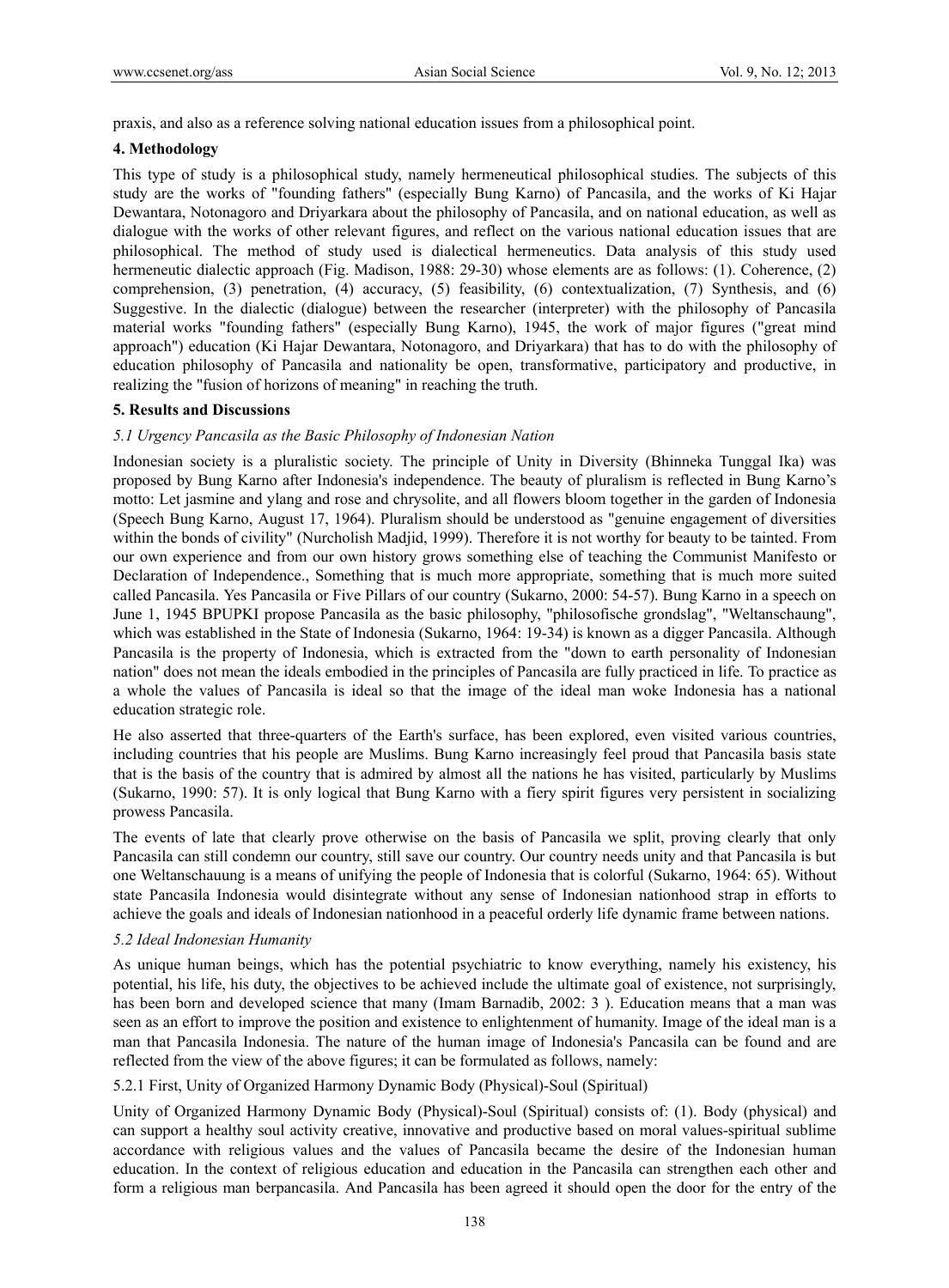widest beam revelation (religion), so the accusation that Indonesia based on Pancasila is not different from the secular state can be resisted (Syafii Ahmad, 2009: 196) let alone the first principle of Pancasila is belief in the Almighty God, the religious meaning; (2). Soul (spiritual): has a "differentiation" forces by Ki Hajar Dewantara called "tri-sakti", namely mind, feeling and volition or "your-taste-intention", which by Notonagoro termed sense-think-will. Sense is drawn to the fact / truth, feeling drawn to the beauty of the psyche and the will drawn to the goodness. The integration of these three forms of power, and in the light of religion will clear the soul and its manifestation.

#### 5.2.2 Having Nature of Moral (Susila) Humanity

The maning of 'susila' according to Notonagoro is moral conformity with human nature to do the deeds at the instigation of the will, based on reasonable judgment, in harmony with the taste and needs of human beings and human nature as individuals and social beings so fully owned pious nature, which is intangible: (1 ) Wisdom or penghati care, (2) Courage (3) simplicity and (4) Justice is all to achieve the goal of human life is absolute, perfect happiness is (Notonagoro). Susila by Ki Hajar Dewantara (2004: 483) diertikan as human refinement. Expertise, intelligence, and science, all may not be ignored, but more likely not be ignored is the "human decency and perfect". Without moral, a man cannot attain democracy, there is a regular state, there is a healthy economy, there can be no higher technique used for shared prosperity (Driyarkara, 2006: 350-351), so it will bring lost to individual, society, nation and state. Human decency is the human way of thinking, the way it feels and the way the act is always based on the values upheld by the community, the nation and humanity.

#### 5.2.3 Have the Ability or Expertise

Have the ability or expertise in accordance with the occupied areas in the community, in the context in local, national and global. Capability is "the quality that makes an action or process possible, the capacity or power to do something" (Eugene Ehrlich, et.al, 1980: 4). While the skills and expertise can be translated as high skills in a particular field. Indonesian human future that has the ability / expertise, have the following characteristics: (1). "Well informed" (all-knowing), (2). "Life-long learning" (lifelong learning), (3). integrative and conceptual thinking, (4). react quickly, with "response-time" short, (5). rational reasoning, and (6). be creative-innovative-anticipatory (Soedjatmoko, 1991: 97-98), (g). think clearly and positively, (h). and open to criticism.

### 5.2.4 Having Indonesian Personality

Pervin & John stated that the personal characteristics of personality show consistent patterns that explain feelings, thoughts and behavior (Estonian Hayu Purnamaningsih, 2011: 94) especially funder said differences in temperament, disposition or character (Estonian Hayu Purnamaningsih, 2011: 94). Attributes of a race for the most part are created by his experiences, namely history. But it is also determined by the ideals of the nation. Human life is choosing her sari. In pilihanlah a man and a nation embody the whole personality. In the meantime each option adds on experience, and the way his personality was so changed. In the extreme choice and Futurity combined, and in the selection, manifested and growing personality (Soedjatmoko, 1986: 31) in the face of current challenges of time or challenge the socio-cultural changes more quickly.

Based from the discussions, we arrive at these conclusions: first, the dynamic nature of understanding national identity, and second, the importance of the element in a nation's desire to understand himself, and the third raise as much as possible and develop our creativity as a nation (Soedjatmoko, 1986: 31). Therefore the personalized, possessing the properties: (1). responsible bold, (2). sensitive to social justice and social solidarity, national and mankind, (3). sensitive to the tolerance limits of society, (4). own self-esteem and self-confidence, a strong faith, (5). organize and work together with other persons or parties, whether national or international scalable, then cultural differences, religion or race, (6). menalar morally (moral reasoning or ijtihad) and have the ability to interpret the provisions on religion until terungkapkan relevance to problems and new developments (Soedjatmoko, 1991: 98-99)

According to Notonagoro is personality of nation, namely personality of Indonesia is the number of unit fixed features is attached to the nation and people of Indonesia, the features of human nature and the nature of the specific nature, which led the nation of Indonesia and Indonesian people as yourself, as a person apart from other nations and other nations as well as distinct from other nations (Notonagoro, 1980: 84) so that the identity of the Indonesian people. Therefore, if we call personality of Indonesia is Pancasila personality, it actually has meaning that we remain in our personality of nature, but in the concrete realization of the dynamic we have, we actually have to form a new embodiment of our personality that according to the demand situation, the possibility of and age, with the remains conscious and loyal to the personal nature of our (Notonagoro, 1980: 95) which has a specific ideals.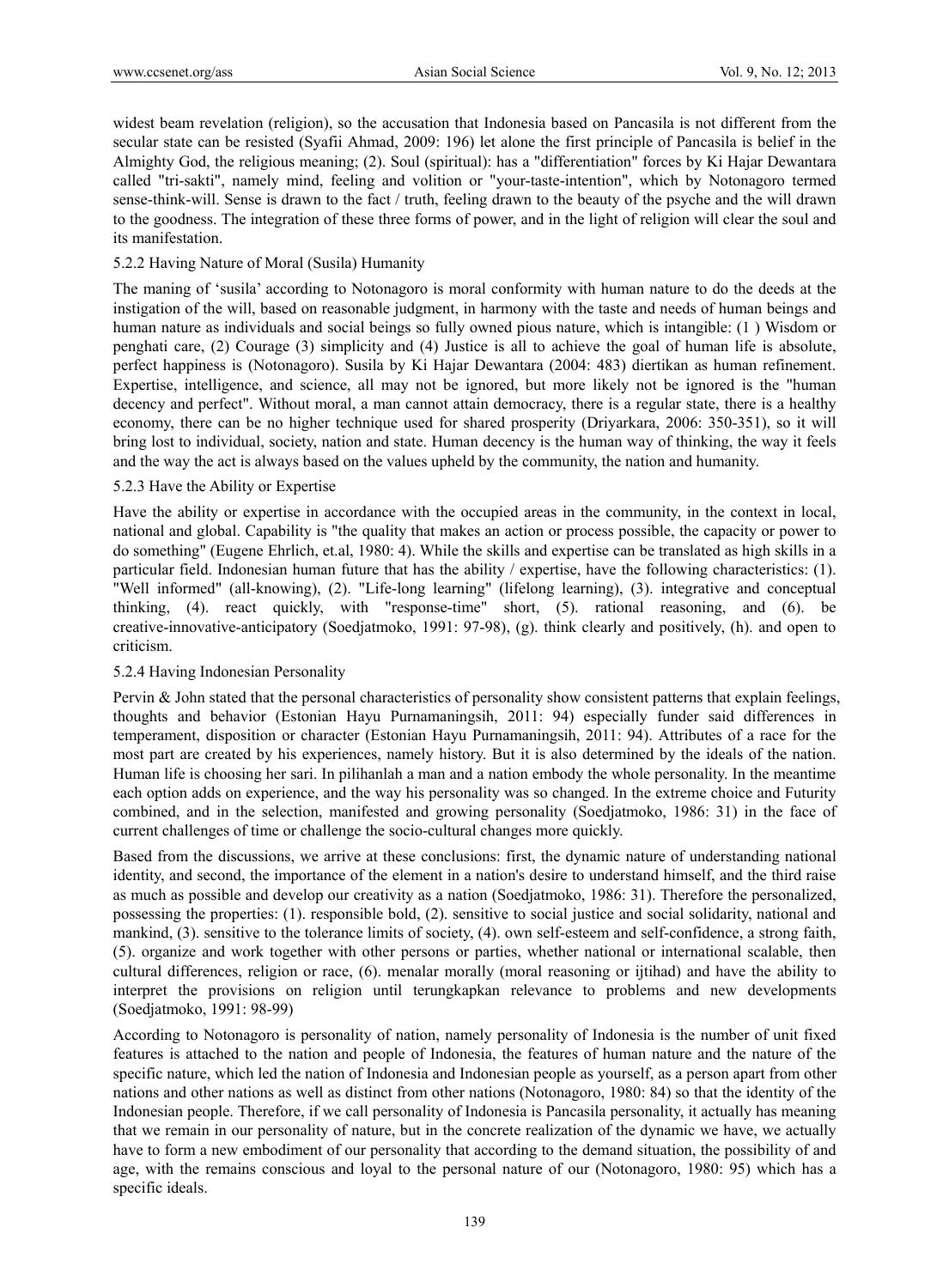Personality of nation as a whole is determined by the nationality of the citizens keperibadian, but personality of nationality of the residents are also determined by personality of Nations (Driyarkara, 2006). In short, called personality of nation that is not something that is static or not be realized by the experiences they had done before, but in continuous history is dynamic, namely also determined by the ideals of his day, and his ability to give new answers, which is not contained in long deposition on new issues. So this is thanks to the culture of a nation's ability to grow and repair themselves (Soedjatmoko, 2001: 63-64). personality of nation is a national identity that is dynamic in its development, consisting of individual citizens are honest, patient, humble, discipline, responsibility, self-respect attitude, creative, cooperative, visionary, love people and love of the land water, has integrity, and sincere in doing good, it should always be informed by the values of the precepts of Pancasila. It requires citizens of the nation have insights, attitudes and behaviors that are consistent in practice and securing the values principles of Pancasila which includes the first principle on God (religious), the second pillar of a just and civilized humanity (humanist), the third precept unity of Indonesia (nationality), fourth principle democracy guided by the inner wisdom of deliberations / representative (democratic), and the five precepts of social justice for all Indonesian people (fair) in an organic unity, harmony, dynamic.

#### *5.3 Position of the Philosophy of Pancasila National Education*

The position of national educational philosophy, educational theory nationality, national education teaching and educational practices of each nationality in different hierarchical views of the level of depth, moving from the most in the national education philosophy namely, somewhat less than it namely national educational theory, and to the most namely less in national education and teaching new national education practices. Notonagoro describe the position of the national education philosophy as the author received from his lectures in the National Education Theory courses Pancasila. Of course, the authors feel as stock is very valuable in looking to the future of education in Indonesia. Hierarchy of knowledge about the national education writer gets acquired during the National Educational Theory lectures on Pancasila, Notonagoro directly from the Institute of Education Sciences in the Faculty of Teacher Training and Education Yogyakarta. Diagram of knowledge about education by berikuti Notonagoro is illustrated in the Figure 1 below.



Figure 1. Knowledge of education hierarchies

Figure 2 is adapted from Wolgang Brezinka (1992: 35) below sight line Notonagoro as already stated above.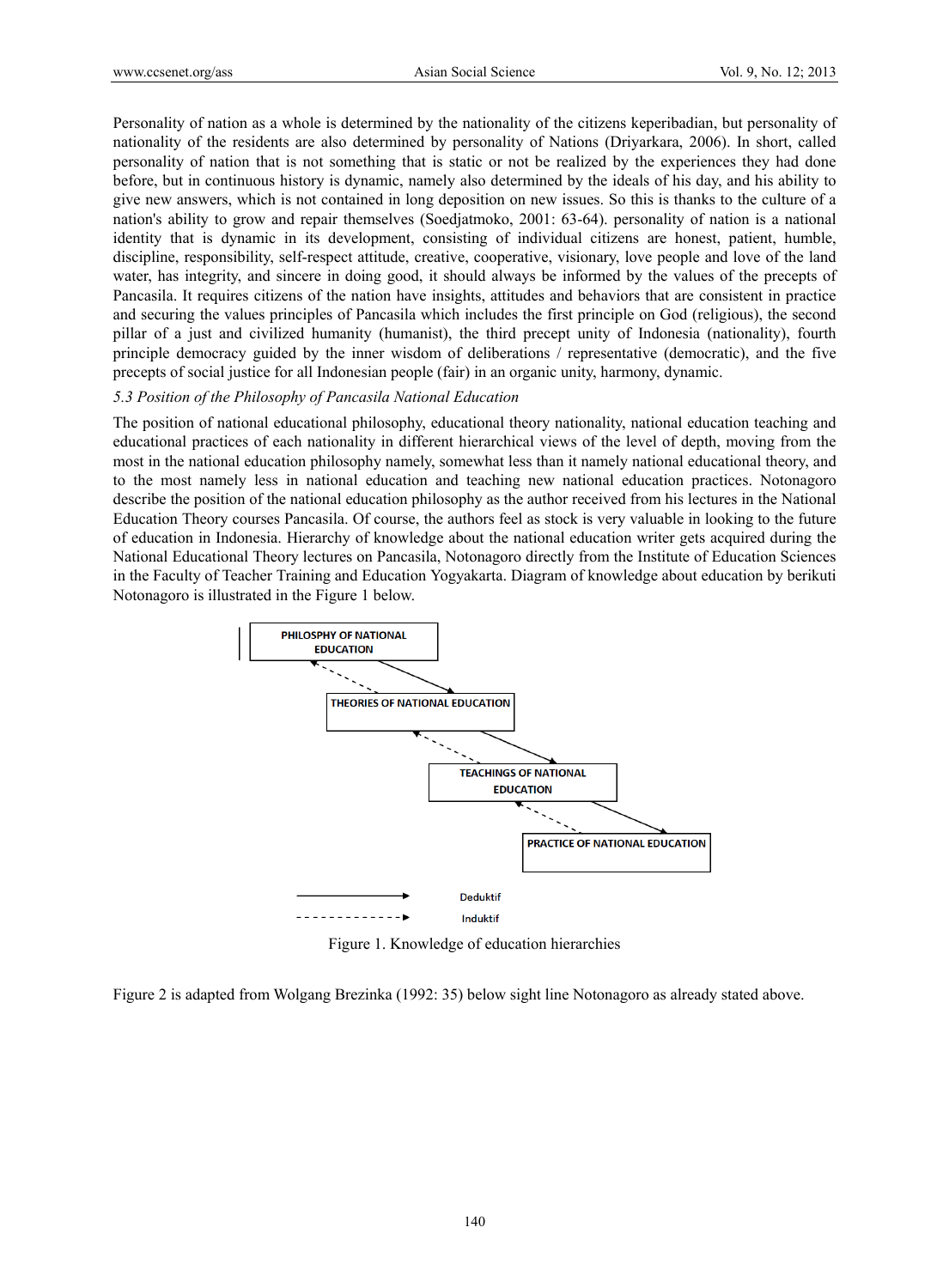

Philosophy of Pancasila National Education can be said able to determine the root of the robustness of Indonesian national education system. From these roots will flow the essence of national education that can nourish and steps will guide the development of education theory and praxis of nationality, so that education held no bias and spawned beings Indonesia's Pancasila. Ironically, however, until now there has been no attempt by the government to formulate a national education philosophy constructs (construct national education philosophy Pancasila). Bustle of educational reform undertaken to date are still partial, technically, "borrowing" and reactive, less examine first the roots of the problem so that the national education foundations essential in a comprehensive national educational issues integral untouched.

The philosophy of education is the adoption of a philosophical analysis of the field of education (Imam Barnadib, 1994: 14) to answer the problems of philosophical education. Philosophy of Pancasila National Education is the philosophical analysis of the application of national education to respond to the problems of national education philosophical nature. While the theory says that it has honorific appellation status, it is a word often used but rarely defined in the literature of education, similar to the word practice. Theory, in reality consists of the concepts are arranged in logical (Barnadib & Sutari Imam Imam Barnadib, 1996). In etimologis, according to the theory means something that is "found" in mind, plan, meaning that good, suggestion or a systematic view of a field study (survey).

Philosophy of Pancasila National Education is a systematic or coherent thoughts about national education. While the National Education teaching Pancasila can be defined as a set of national educational regulations regarding compiled or made by an authorized person or body, and have a binding force for the maintenance of national education. Notonagoro, give examples of the teachings of Education with the statutory existence in the national education are imperative, means should be implemented. Therefore must be implemented, then the legislation organizing to be done in a fair education by using two approaches simultaneously, the deductive approach and inductive approach critically dialektis done as a dynamic harmonious union. Clarification of terms used in the legislation is required in academic education possible, so that legislation can be said to be structured in juridical scientific.

The practice is similar to the theory which is said a lot but is very rarely defined. It is the possibility of people whom already know their own view of what is meant by the two terms. Said practice can be defined as how to implement what is in theory. Oxford American Dictionary pronounces it as practicable "to carry out in action, to do something habitually" (Eugene Ehrlich et al, 1986: 700). Practice often falls behind the theory. Generally point to a practical performance, actions or actions based on familiarity, art, or strategies.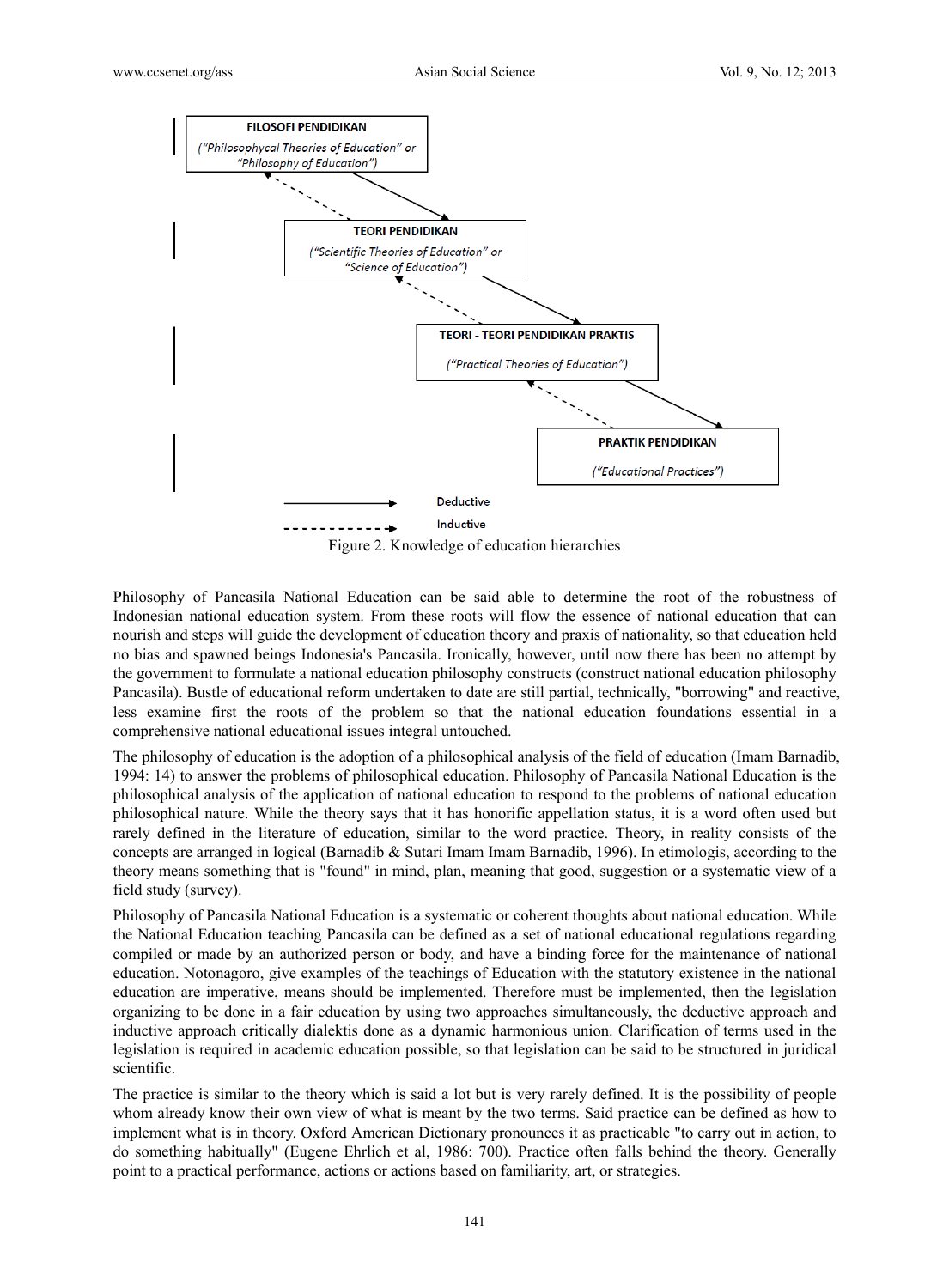National Education practice Pancasila is a system performance, action or activity in the implementation of the national education system maintenance Indonesia who always firmly based and epitomized by the national education philosophy of Pancasila, the national educational theory and teaching Pancasila in creating national education goals. National education philosophy is firmly based on the philosophy of Pancasila Pancasila.

Noeng Muhadjir also presents a reflective approach to the study of the importance of deductive-inductive, ie the intelligent mind and empirical sensitivity, so that the results achieved can always actual and anticipatory (Noeng Muhadjir, 2011: 5) in developing nations morals or self esteem. Education as part of the moral culture always in the frame, for education (including teaching) is a "moral enterprise". While John Dewey (2007) warned that "instruction as the means of education", and education, said Frederick Mayer (Dwi Siswoyo, 2013) "as a process leading to the Enlightenment of Mankind".

RM. Hutchins (Dwi Siswoyo, 2013), as has been discussed earlier, states that the education system is intended "to dramatically improved man as a man", in order to be truly human. Humanization is important as some of us are still at a low level of civilization, which is reflected in the attitude of humanity. Technology, able to attend Dehumanization impact, so rehumanization effort cannot be ignored. Without possession of the national education philosophy Pancasila construct a platform and mold the "blue-print" of implementation, expansion and reform of the national education system, the education system will mis-orientation and ex-directors. In this context, efforts to develop national education philosophy Pancasila construct is a very important point.

#### **6. Implications and Recommendations**

The findings of the study prove that the national education philosophy of Pancasila as a platform for the implementation, expansion and improvement of the national educational system. Indonesian citizens are expected to adopt Pancasila values of scale, especially in education. Educators have a role to be a good example for students and learners are able to develop into individuals who have the freedom and opportunity to learn independently. In addition, the adoption of Pancasila values can also be used in methods of teaching. Educational methods used by teachers to consider the purpose of education to be achieved and student-centered active learning.

# **7. Conclusions**

In conclusion, the Indonesian people should always fight continues in revitalizing, reinnovate, reconstruct, and re-actualize Pancasila in society, nation and state. Ideal image of Indonesian people is true to Pancasila, a man who behaves religiously, a humanist, and upholds democratic values of justice in organized harmonious dynamic, healthy physical-spiritual union, as a moral man, and the abilities/ skills and personality of Indonesian who can implement and develop in an orderly and peaceful life in meetings and interactions with each other and the world. Philosophical Constructs of Pancasila National Education, the Philosophy of Pancasila National Education, as a platform and resource base for the Indonesian national education, in creating an ideal image of Indonesian people.

### **References**

- Barnadib, I. (1994). *Educational philosophy: system and method* (Filsafat pendidikan: sistem dan Kaedah). Yogyakarta: Penerbit Andi Offset.
- Brezinka, W. (1992)*. Philosophy of Educational Knowledge*. Dordrecht: Kluwer Academic Publishers. http://dx.doi.org/10.1007/978-94-011-2586-4
- Dewantara, K. H. (2004)*. Synthesis of Ki Hadjar's work: Part One Education* (Karya ki Hadjar Dewantara: Bagian Pertama Pendidikan). Yogyakarta: MLPTS.
- Driyarkara. (2006). *Driyarkar's complete work* (Karya Lengkap Driyarkara; Edited by A. Sudiarja dkk). Jakarta: PT. Gramedia Pustaka Utama.
- Ehrlich et al. (1986)*. Oxford American Dictionary***.** New york: Avon Books.
- Kamus Besar Bahasa Indonnesia (KBBI). (2012). Jakarta: Debdikbud.
- Kneller, G. F. (1971)*. Introduction to the Philosophy of education*. New York: John Wiley & Sons, Inc.
- Lipsitz, J. (1995). *Prologue : Why We Should Care About Caring.* McCombs, Barbara L. & Whisler.
- Ma'arif, A. S. (2009). Ground points in a journey, an autobiography. Bandung: Mizan Publishers cooperation and Maarif institute (Titik-titik kisar di perjalananku, autobiograf. Bandung: Penerbit kerjasama Mizan dan Maarif institute)